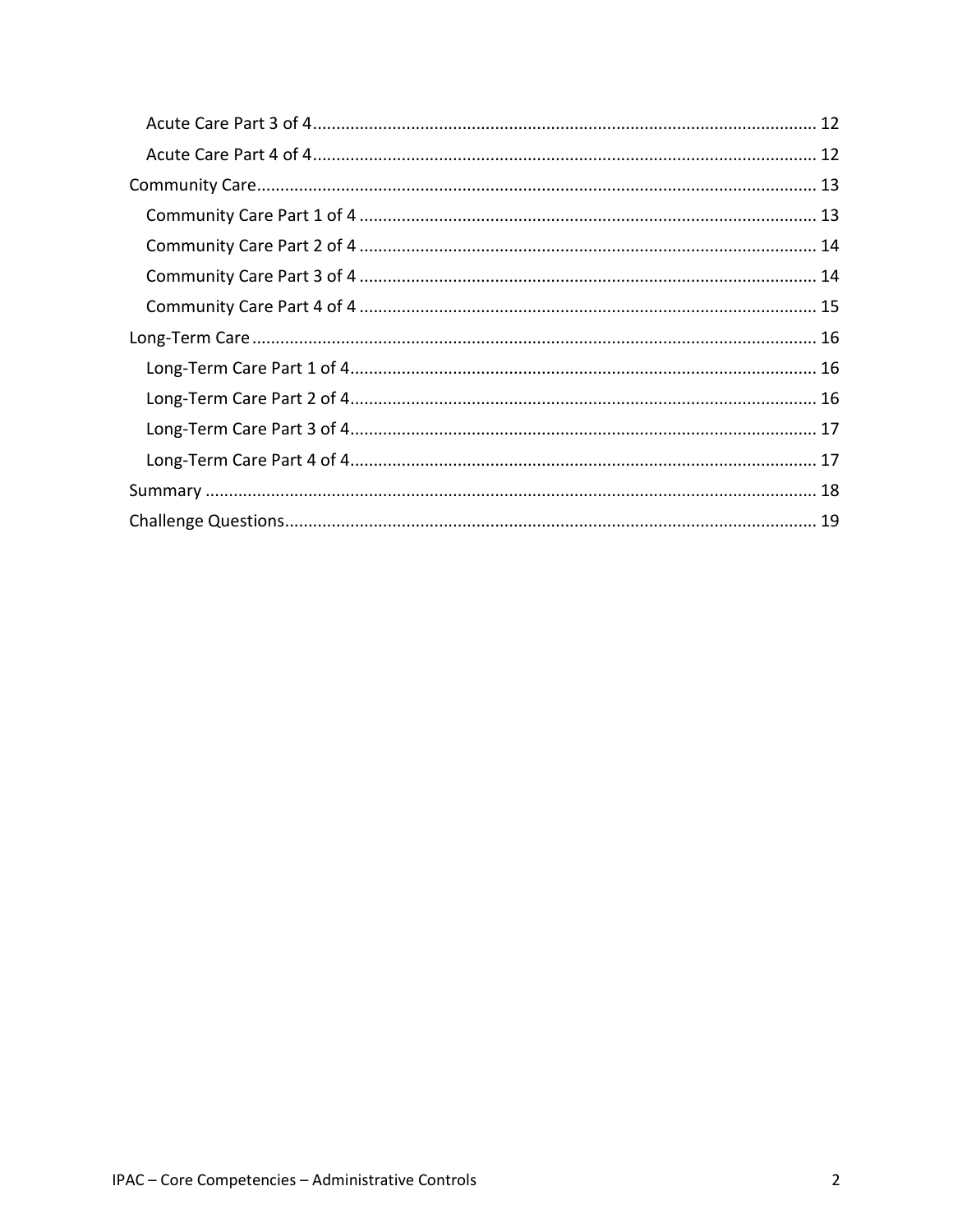## <span id="page-2-0"></span>Introduction to Routine Practices

*Welcome to the Infection Prevention and Control Core Competency Routine Practices Module "Administrative Controls".*

*Routine Practices are infection prevention and control practices that must be used routinely during all activities with all clients, patients or residents, to help prevent and control the spread of infectious agents in all health care settings. No matter what health care setting you work in, routine practices always apply.*

### <span id="page-2-1"></span>**Overview**

An important element of Routine Practices is Administrative Controls.

Administrative Controls are built into the operations or the "day-to-day" work of every health care setting.

In this component, you will learn about how Administrative Controls help protect health care providers and clients, patients or residents from infection. The effectiveness of Administrative Controls depends on their consistent implementation by management and health care providers.

## <span id="page-2-2"></span>**Objectives**

After finishing this component, you will be able to identify Administrative Controls in your health care setting and describe the role of Administrative Controls in the prevention and control of infection.

You will also learn how you can use Administrative Controls in **your** role and in **your** setting.

Note that in **your** workplace, you may be referred to as staff, health care worker or health care provider. In this component, we'll use the term health care provider.

### <span id="page-2-3"></span>Introduction

Administrative Controls are measures that the administration of a health care setting puts into place to help protect health care providers and clients, patients or residents from infection. Administrative Controls include:

- infection prevention and control policies and procedures
- healthy workplace policies such as work exclusion and visitor restriction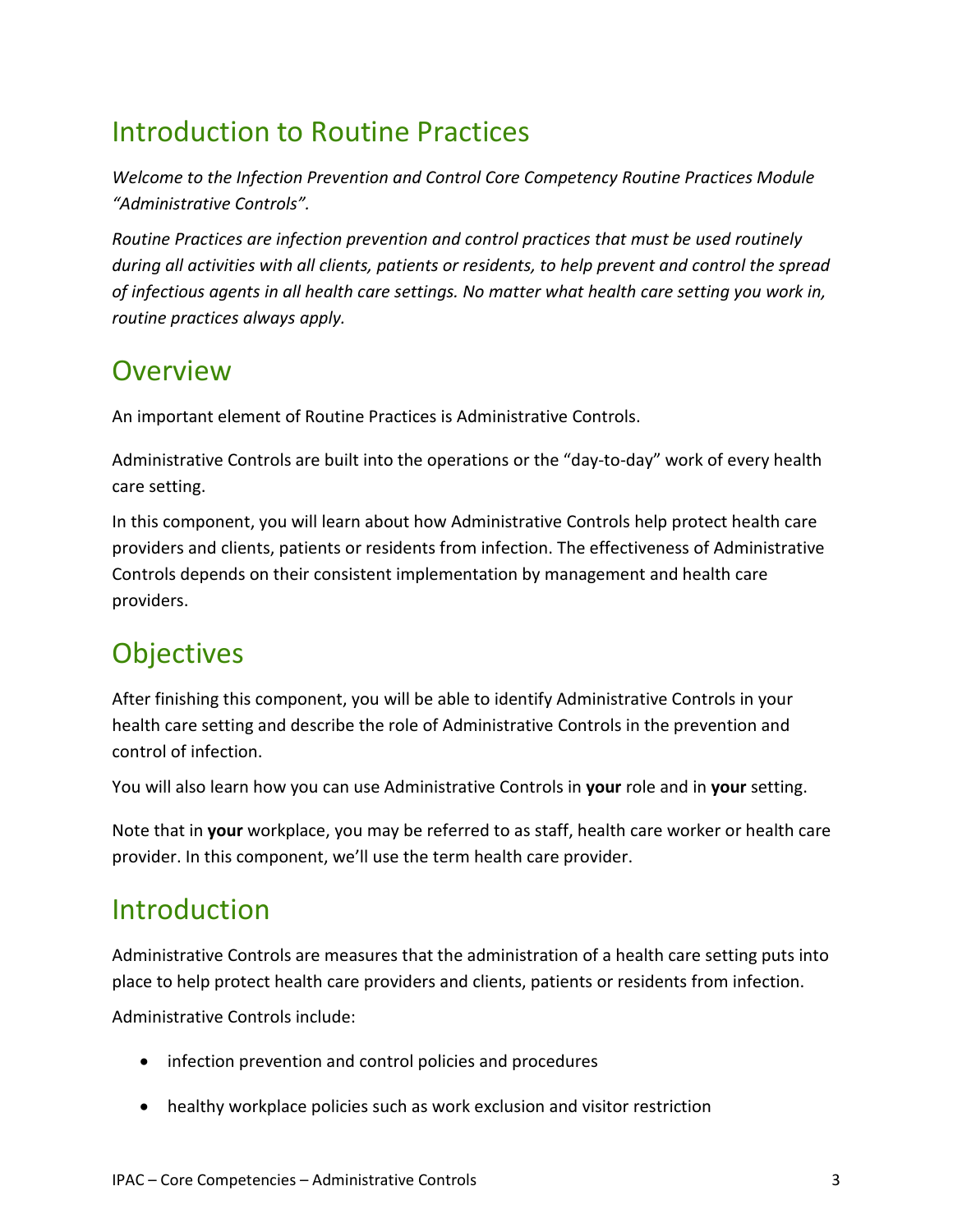- health care provider education
- education of clients, patients or residents
- healthy workplace initiatives, such as: immunization programs, occupational health and hygiene

### <span id="page-3-0"></span>Policies & Procedures

Effective infection prevention and control policies and procedures will give you the knowledge you need to carry out your tasks safely.

When policies and procedures are evidence-based and consistent with legislation and standards, they promote best practice and ensure a consistent approach to infection prevention and control.

Policies and procedures (or "P and Ps") for infection prevention and control must also be:

- established by the employer to guide safe care and practices
- relevant to the health care setting and accessible, and
- followed by all health care providers (compliance must be monitored)

Policies and procedures should be current, with a plan in place to review and update on a regular basis.

All health care providers should receive training on the policies and procedures that are relevant to their work.

Remember that infection prevention and control "policies and procedures" should be developed in conjunction with Infection Prevention and Control, Occupational Health and Safety and the Joint Health and Safety Committee.

## <span id="page-3-1"></span>Infection Prevention and Control Education and Training

All health care providers need to know about Routine Practices so they can incorporate them into their daily work.

Education in Routine Practices should be included in your initial orientation program and ongoing staff development.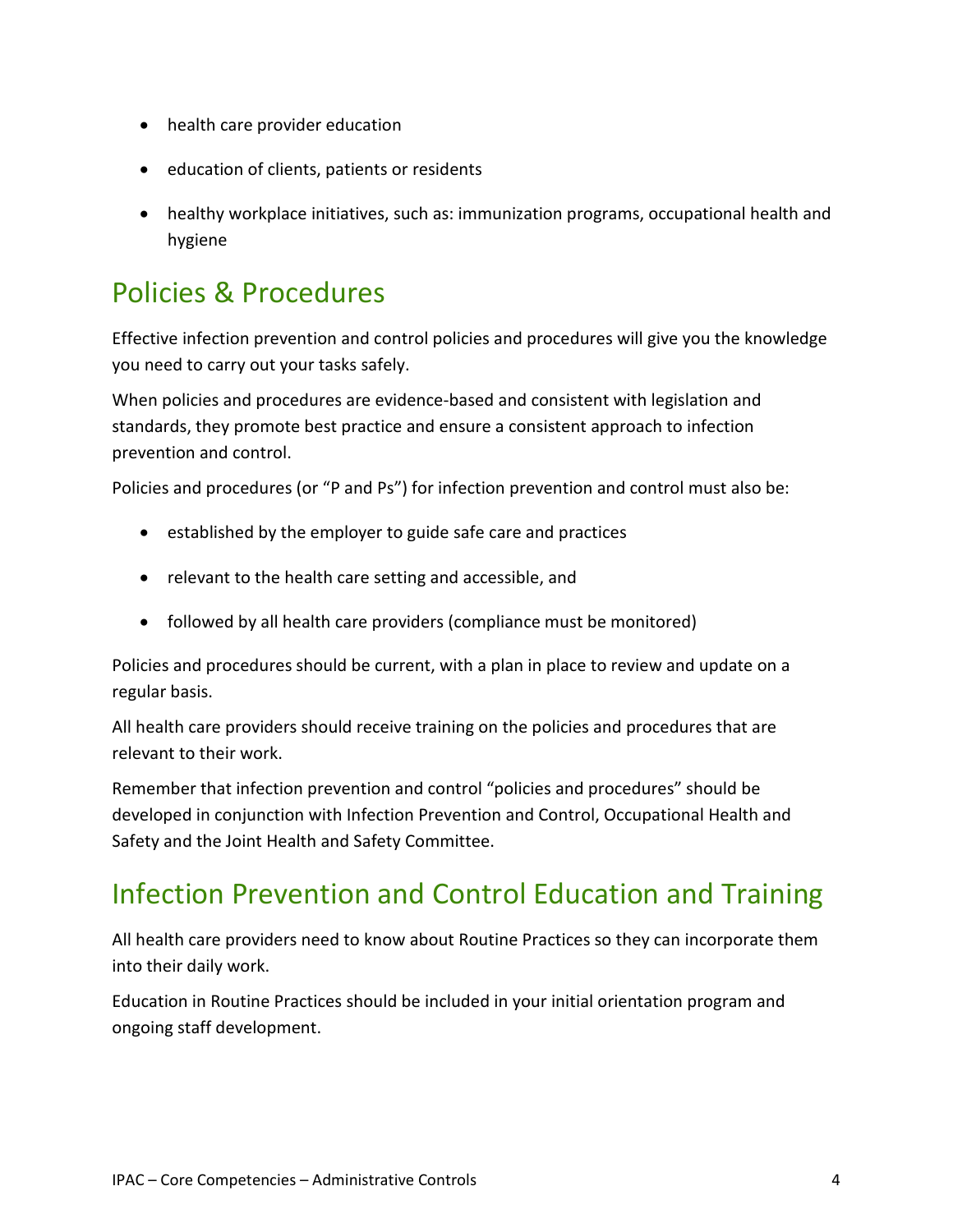## <span id="page-4-0"></span>Health Care Provider Education

Employers should provide training on Routine Practices and Additional Precautions, which includes:

- chain of transmission
- hand hygiene
- risk assessment
- the use of personal protective equipment, or PPE
- cleaning and disinfection, and
- healthy workplace policies

#### **Stop & Think**

Now it is time to stop and think about education in your health care setting.

What educational sessions related to infection prevention and control have you attended in the last year?

### <span id="page-4-1"></span>Client/Patient/Resident Education

Clients, patients and residents should be educated, too.

Important topics for them to understand include learning about correct hand hygiene technique and basic hygiene practices that prevent the spread of infectious agents.

Everyone should learn about respiratory etiquette.

Clients, patients and residents should be taught not to share personal items when they are in a health care setting.

It is important to involve clients, patients and residents in the infection prevention and control precautions and practices related to their care.

#### **Stop & Think**

Now it is time to stop and think about education in your health care setting.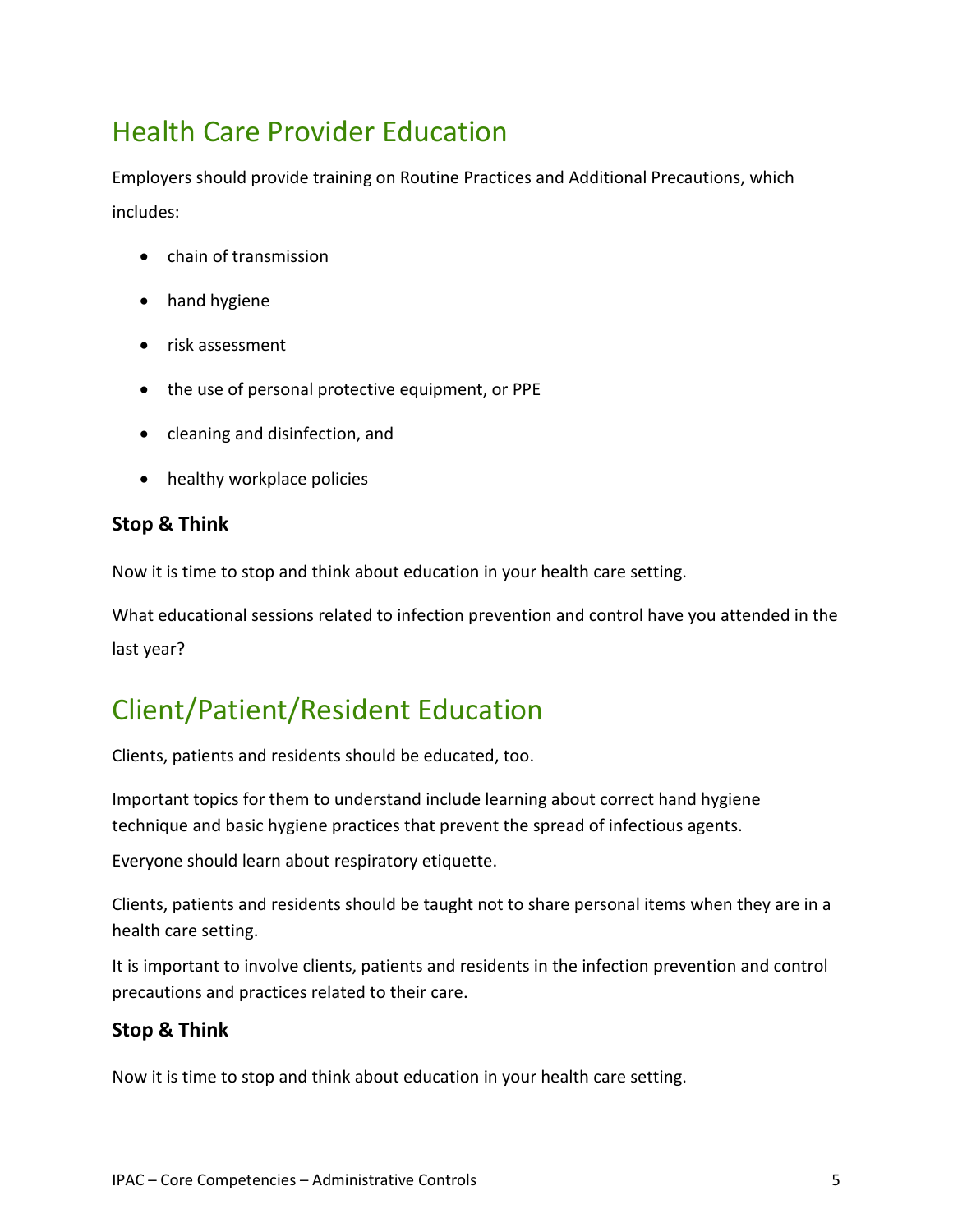What materials are available to help your clients, patients or residents learn about how to protect themselves from infection?

## <span id="page-5-0"></span>Healthy Workplace Polices

Healthy workplace policies establish clear expectations that encourage the wellness and safety of health care providers as well as clients, patients and residents.

They include work exclusion policies, policies restricting visitors who are ill and immunization programs.

### <span id="page-5-1"></span>Healthy Workplace - Work Exclusion

Your health care setting should have a healthy workplace policy that reinforces not going to work when you are ill with a potentially communicable disease. This is known as a work exclusion policy.

It is important for health care providers to know what to do when they are ill with an infectious agent.

Make screening yourself for infection a habit before each shift.

Examples of possible communicable diseases include influenza-like illness, acute respiratory infection (fever, new cough), gastroenteritis (vomiting, diarrhea), rashes and conjunctivitis (or pink eye).

You should know the work exclusion policy in your health care setting, how to report an illness and the process for returning to work after a communicable illness.

## <span id="page-5-2"></span>Healthy Workplace - Visitor Restriction Policy

A healthy workplace policy should discourage people who are ill with a communicable disease from visiting. It is important to provide education about the visitor exclusion policy to both visitors and health care providers.

Be alert to visitors with symptoms of infection and provide direction and education about how to prevent the transmission of infection.

Health care providers should advise family members and visitors to postpone their visit if they are ill with symptoms of infection such as fever, new cough, vomiting or diarrhea.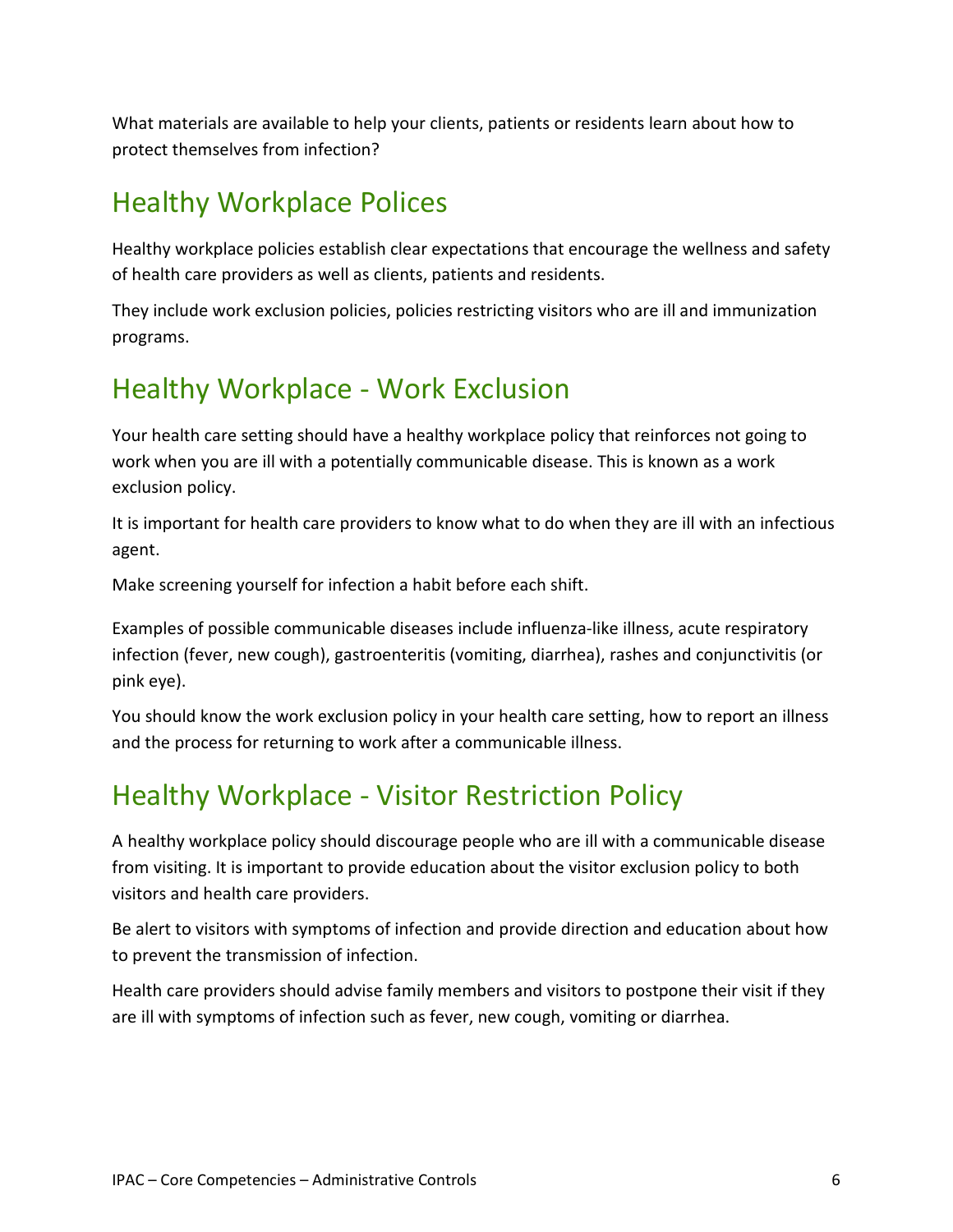## <span id="page-6-0"></span>Healthy Workplace - Immunization Policies

PIDAC (Provincial Infectious Diseases Advisory Committee) says: "One of the most effective preventive measures to protect clients/patients/residents and staff from acquiring communicable diseases is immunization. All health care settings should have an ageappropriate immunization program in place."

Both you and your employer have responsibilities related to immunization.

### <span id="page-6-1"></span>Healthy Workplace - Immunization Programs

Front-line health care providers should have up-to-date immunizations or evidence of immunity.

Annual influenza immunization is strongly recommended as it protects health care providers, their clients/patients/residents and family members.

Different health care provider roles may require different immunizations. For example, housekeepers may need different immunizations than medical laboratory technologists. Refer to your occupational health and safety resources for more information.

If your health care setting does not have an Occupational Health department, you will need to know where to go to get the immunizations you require.

#### **Stop & Think**

Now it's time to stop and think about immunizations.

What immunizations do you need to protect yourself and your clients, patients or residents, and where will you receive those immunizations?

### <span id="page-6-2"></span>Healthy Workplace - Occupational Health & Hygiene

Occupational health and hygiene includes restricting the areas where food and drinks may be eaten.

Respiratory protection programs and "respiratory etiquette" are important to help protect health care providers and others from respiratory infections.

A sharps injury prevention program is essential to help protect health care providers and others.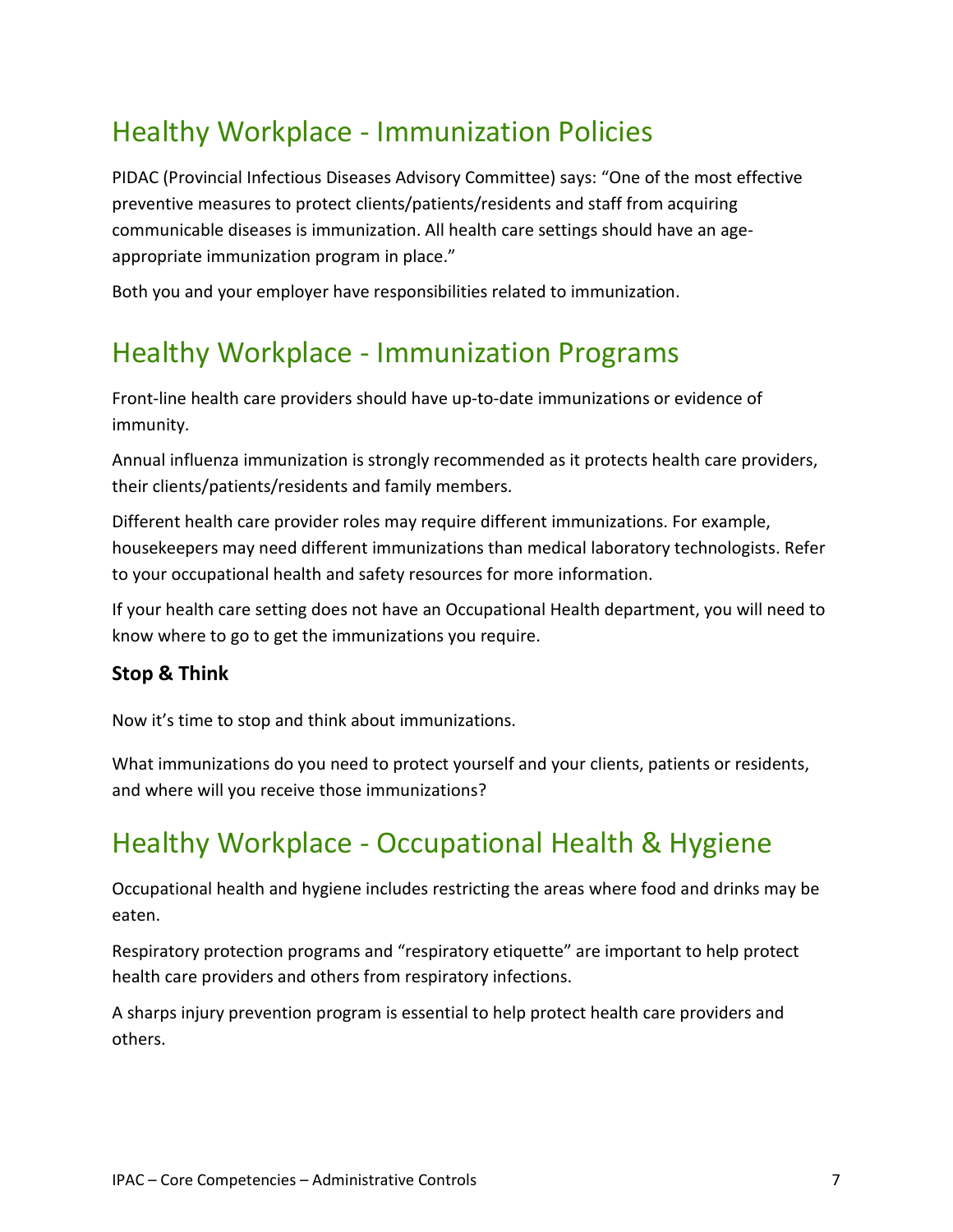## <span id="page-7-0"></span>Healthy Workplace - Eating and Drinking

Care areas are more likely to harbour infectious agents. If you eat or drink in areas such as a patient/resident environment, a nursing station or a charting area, you are at increased risk for acquiring gastrointestinal infections.

Institutional outbreaks of infections such as hepatitis A and norovirus involving health care providers have been reported.

Food and drink should only be consumed in dedicated "clean" areas such as a staff lounge or conference room.

## <span id="page-7-1"></span>Healthy Workplace - Respiratory Protection Program

If you need to wear an N95 respirator, then your workplace is required to have a respiratory protection program. This is a Ministry of Labour requirement.

A respiratory protection program includes:

- a health assessment
- N95 respirator fit-testing, according to Canadian Standards Association or CSA standards, and
- training in the use of an N95 respirator

If your work requires you to wear an N95 respirator, you should undergo fit-testing at least every 2 years to make sure you know the type and size of N95 respirator you need, and be trained in its use.

You are responsible for using the type and size of N95 respirator you have been fitted for, using the N95 properly as you were instructed (such as performing a seal check each time you wear one) and being assessed by Occupational Health for alternative protection if you can't wear one.

Even if your health care setting does not have an occupational health department, your employer is still responsible for ensuring that you are fit-tested and you have received training in respiratory protection.

#### **Stop & Think**

Now it's time to stop and think about respiratory etiquette and protective strategies.

In your health care setting, how would you get respirator fit-testing and training?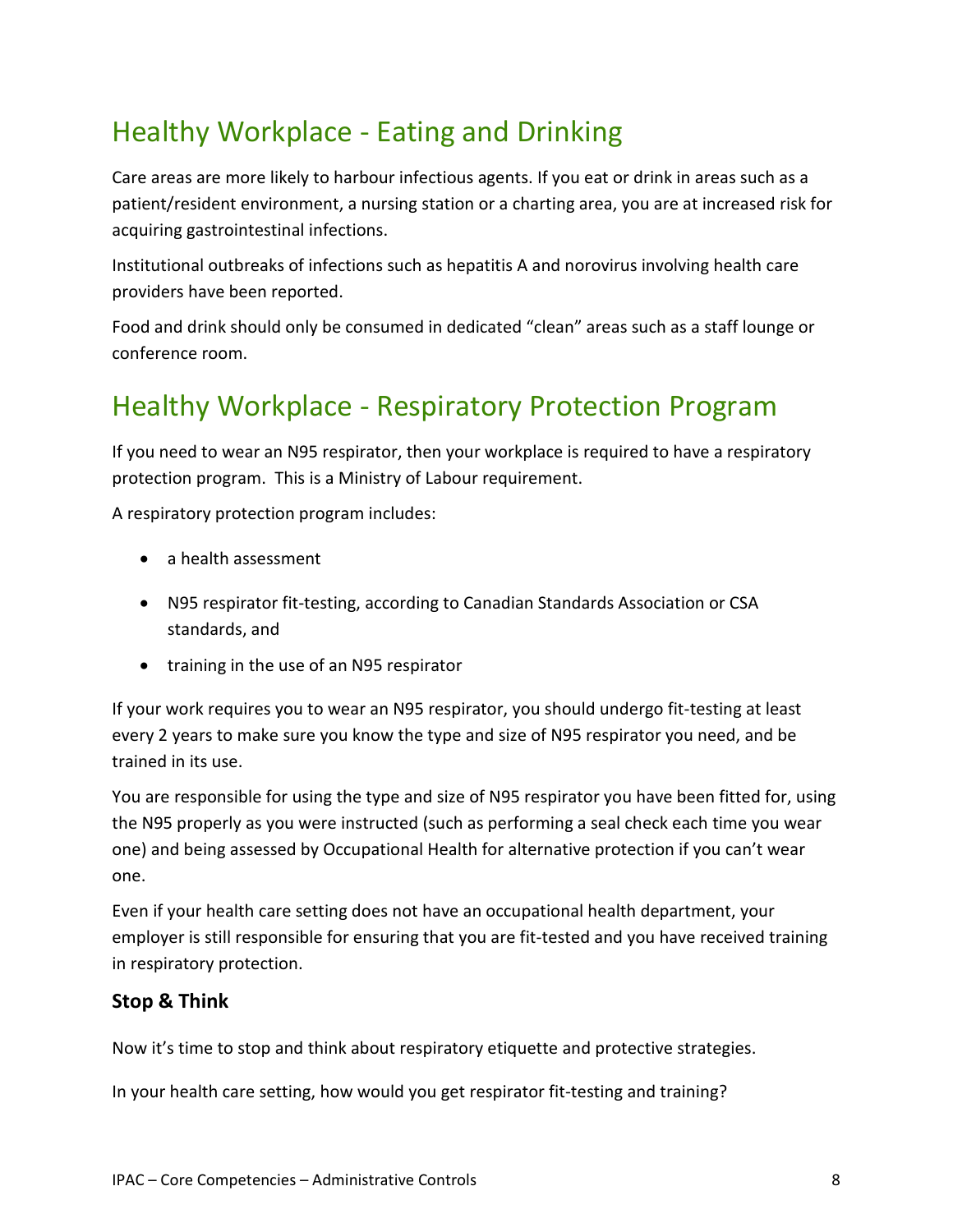What respiratory protection strategies do you use?

### <span id="page-8-0"></span>Healthy Workplace - Respiratory Etiquette

Everyone should follow and promote respiratory etiquette. It helps prevent the spread of bacteria and viruses that cause acute respiratory infections.

All health care providers need to practice respiratory etiquette and help clients, patients and residents to learn and practice it, too. This is another good habit everyone should follow.

Here are some respiratory protection strategies:

- turn your head away from others when coughing or sneezing
- keep a 2-metre separation between you and others when coughing or sneezing
- cover your nose and mouth with tissue and then dispose of tissues into waste immediately after use
- clean your hands immediately after disposal of tissues
- provide masks for coughing clients, patients or residents

### <span id="page-8-1"></span>Healthy Workplace - Sharps Handling

Sharps are devices that can cause occupational injuries, such as punctures or cuts, to staff. Some examples of sharps are needles, lancets, blades and clinical glass. A sharps injury prevention program must be in place wherever health care is provided.

The law requires all health care settings to provide safety-engineered needles and punctureresistant sharps containers at point-of-care. Refer to the component "Control of the Environment" for more information about sharps and sharps disposal.

### <span id="page-8-2"></span>Healthy Workplace - Sharps Handling

Training and education about the proper use of needles and other sharp objects is essential for health care providers to help eliminate occupational injury from sharps.

Always make sure a puncture-resistant sharps container is available at point-of-care before you use a sharp.

Routinely use the safety-engineered medical devices that are required in all health care settings in Ontario.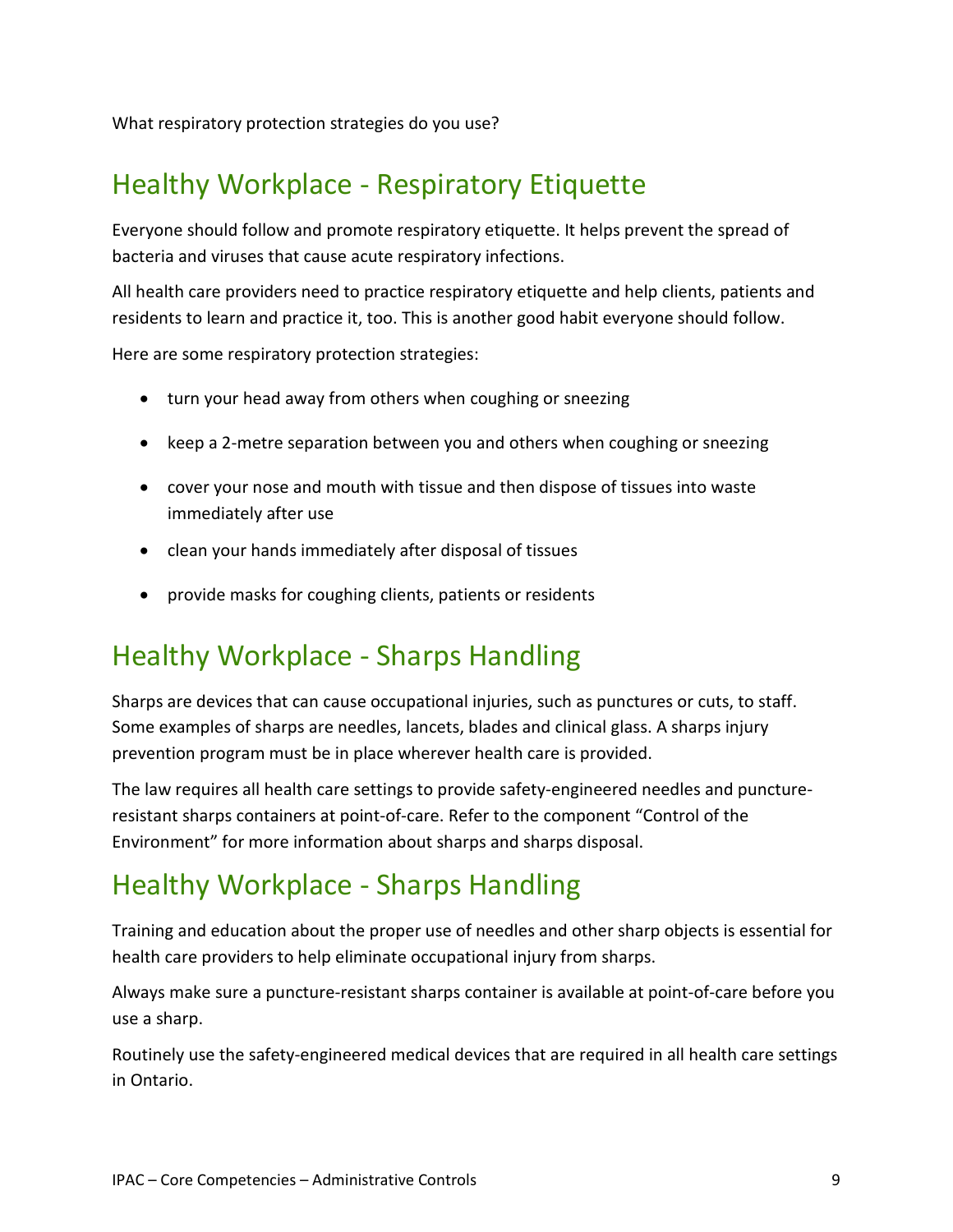Sharps containers should not be filled beyond the fill line (which is three-quarters full).

## <span id="page-9-0"></span>Healthy Workplace – Occupational Health and Hygiene

When a safety-engineered sharp is not available, never re-cap a needle. Never pick up a sharp with your bare hands. Always sweep up a sharp or use tongs to pick up a sharp.

Be sure you know the procedures to follow in case of a sharps injury.

Our goal is ZERO sharps injuries!

#### **Stop & Think**

Now it's time to stop and think about sharps handling.

How do you handle sharps in your health care setting?

### <span id="page-9-1"></span>Monitoring of Compliance with Feedback

Why do we need to monitor our infection prevention and control practices? Audits of infection prevention and control practice and education provide input towards quality-improvement initiatives and accountability in the health care setting. Audits help to identify areas for improvement to ensure the safety of health care providers and clients, patients and residents.

Assessment needs to be ongoing.

Feedback and evaluation is important to inform you about your practice, and highlight areas where you and your organization can improve.

Our goal is to provide a safe environment for health care providers and for clients, patients and residents.

### <span id="page-9-2"></span>Practice Activity

We have now completed the content for this Administrative Controls component.

Let's see if you know how to apply this information in your everyday work.

Here is a practice activity.

Before you start this practice activity, you will have to choose the sector that best fits your workplace setting.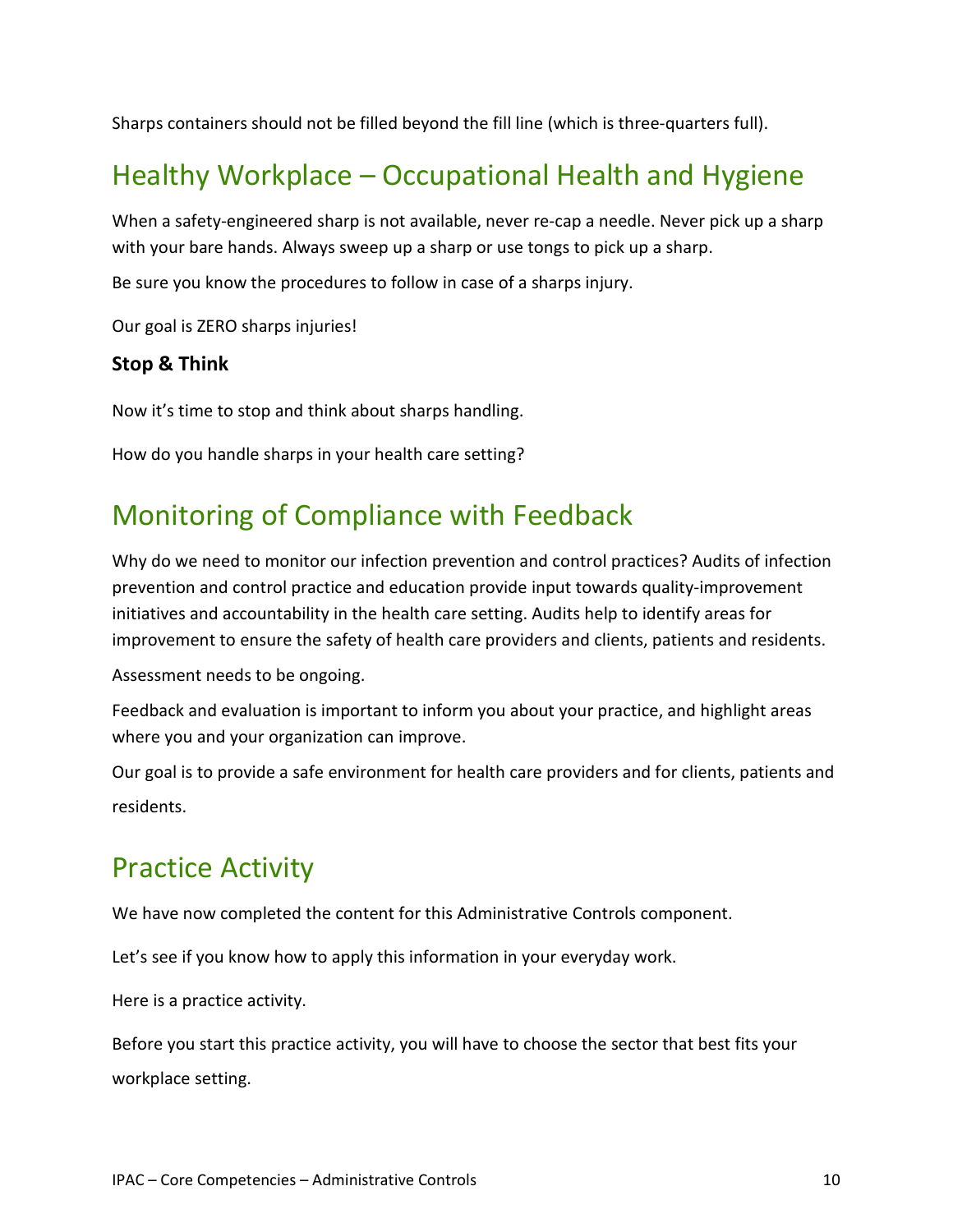Click on the links below to access a practice activity that is relevant to your workplace setting:

[Acute Care](#page-10-0)

[Community Care](#page-12-0)

[Long-Term Care](#page-15-0)

### <span id="page-10-0"></span>Acute Care

### <span id="page-10-1"></span>Acute Care Part 1 of 4

In an acute care facility, staff members are meeting about policies. Find a follow-up response to match each question.

"Are we going to introduce the policy in our staff orientation and annual staff development?"

**Answer:** "There should be ongoing continuing education about policies."

"Are we going to print policy manuals and keep them at each nursing station?"

**Answer:** "Policies must be easily accessible".

"Where did you get the information to develop this policy?"

**Answer:** "Policies must be evidence-based and consistent with legislation and standards."

"When was the last time we reviewed this policy?"

**Answer:** "Policies need to be current and updated on a regular basis."

"How will we know if the policy is being followed?"

**Answer:** "Practice will be routinely monitored, and timely feedback will be provided."

### <span id="page-10-2"></span>Acute Care Part 2 of 4

You are talking to another health care provider who is coughing and sneezing, and is covering her nose with a facial tissue. What would be your best response?

"I feel like I'm coming down with the flu. I'm feeling feverish, I am coughing and sneezing, and my nose is dripping like a tap."

"Go home! You shouldn't be here. Our policy says you should stay home when you are sick with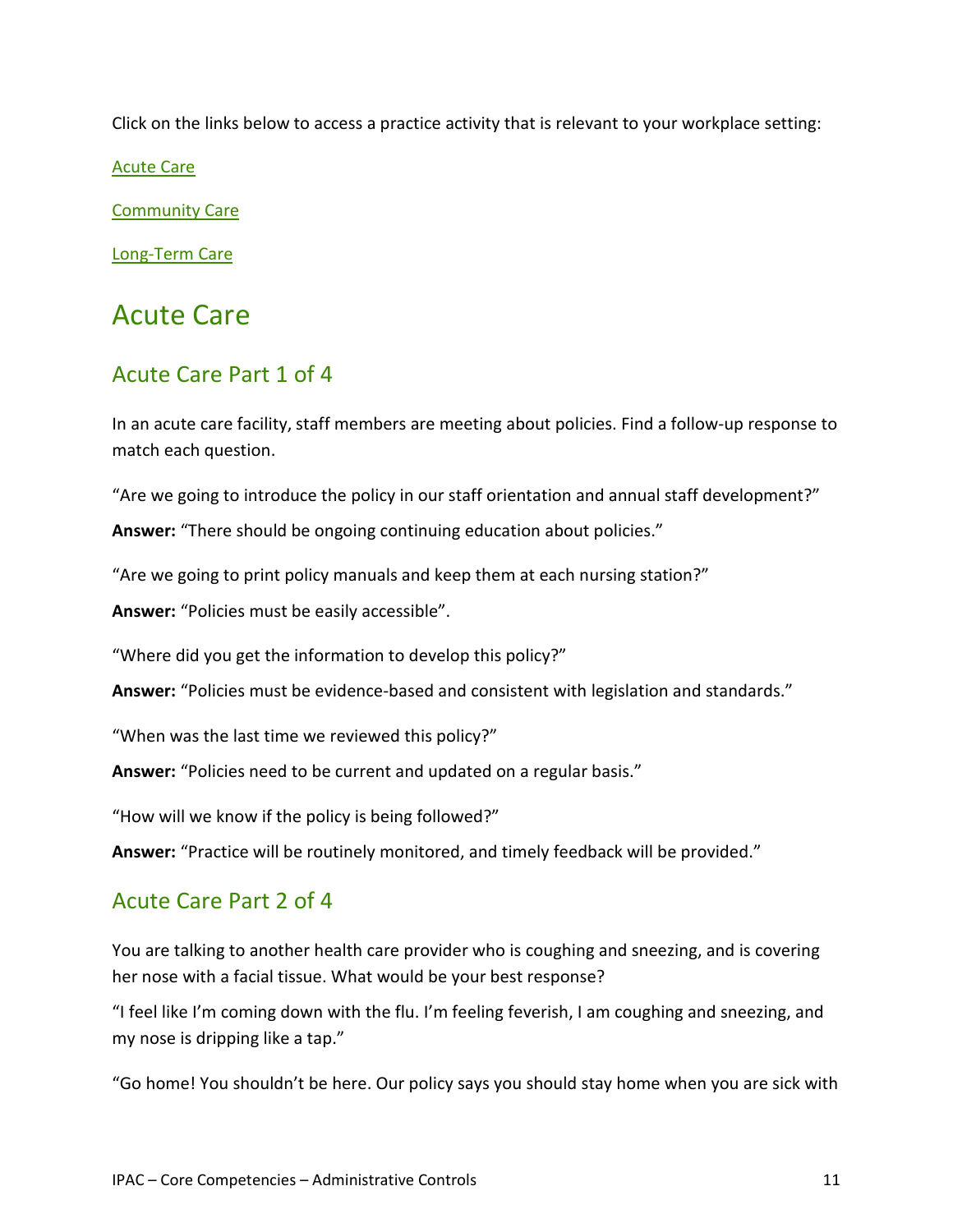```
a communicable disease."
```
"We're short-staffed. Don't you dare go home."

"If you feel worse, maybe you should go home."

#### **Answer:**

**"**Go home! You shouldn't be here. Our policy says you should stay home when you are sick with a communicable disease."

Health care providers should not work when ill with a potentially communicable disease.

If you stay at work when you are sick, you can spread the infectious agent.

### <span id="page-11-0"></span>Acute Care Part 3 of 4

What response from health care provider 1 shows she knows the influenza immunization policy?

"Do you think you might have the "flu"? Did you get your flu shot this year?"

"I have never had the flu, so I don't get a flu shot."

"I get my flu shot every year."

"I should be OK. I got one a few years ago."

#### **Answer:**

"I get my flu shot every year."

Influenza immunization is strongly recommended annually for health care providers to protect themselves and their patients. Influenza immunization is strongly recommended annually because the circulating strains change.

### <span id="page-11-1"></span>Acute Care Part 4 of 4

Identify the objects that help promote respiratory etiquette to the coughing patient.

#### **Options:**

Waste container

Alcohol-based hand rub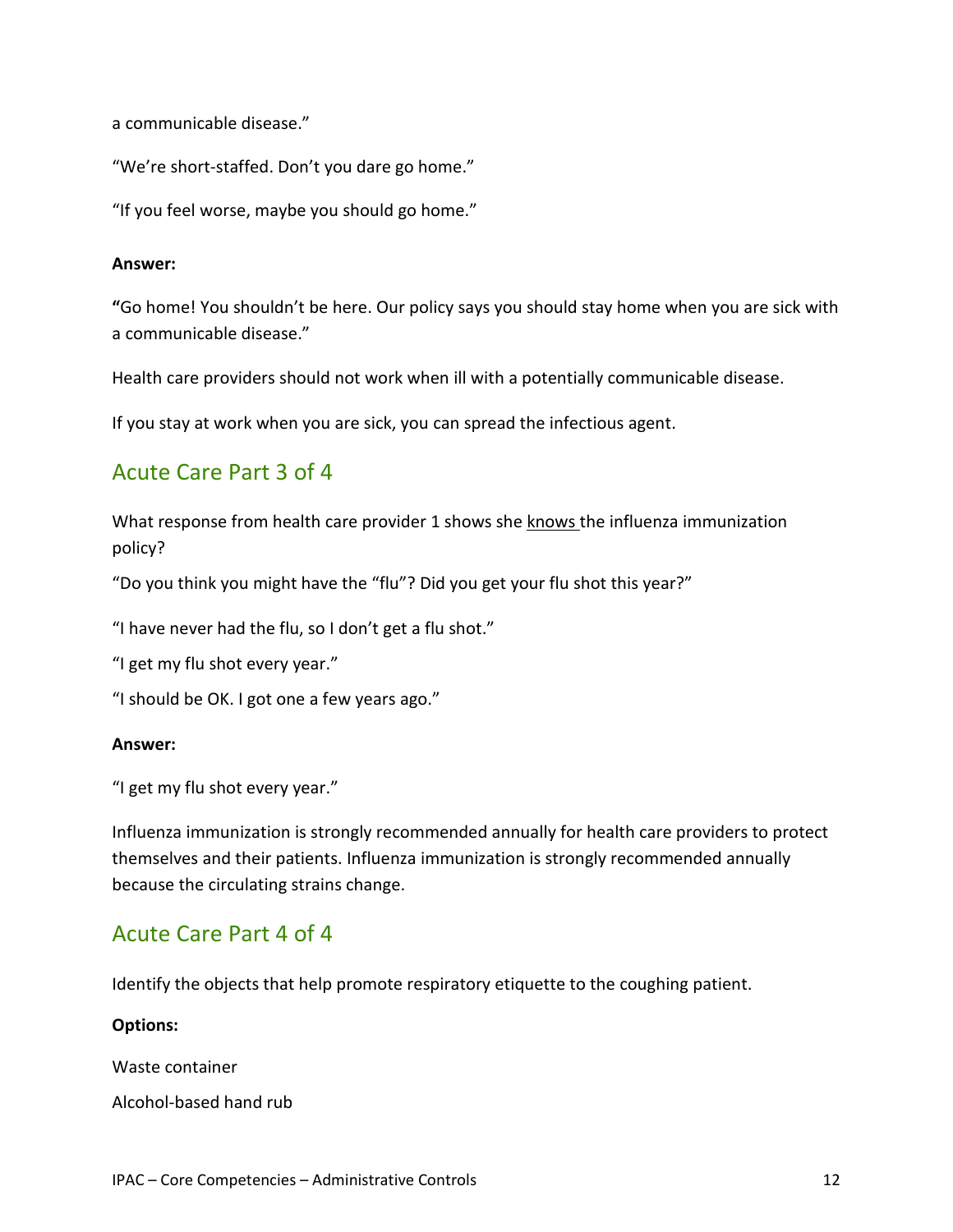Magazines Box of masks Box of tissue Cough etiquette poster **Answer:** Waste container Alcohol-based hand rub Box of masks Box of tissue Cough etiquette poster

Having a waste container available helps promote disposal of soiled items.

Hand hygiene, after discarding tissues or after coughing into your hand, helps reduce the transmission of suspected respiratory infectious agents.

A mask helps block respiratory infectious agents from being transmitted to environmental surfaces and to others.

Covering your mouth and nose with a tissue when coughing and sneezing helps contain respiratory infectious agents, and helps prevent contamination of the environment.

A poster about covering your cough is an educational tool, and is a reminder to perform respiratory etiquette.

## <span id="page-12-0"></span>Community Care

### <span id="page-12-1"></span>Community Care Part 1 of 4

A community organization is having a staff meeting about policies. Find a follow-up response to match each question.

"Are we going to introduce the policy at our staff orientation and annual staff development?"

**Answer:** "There should be ongoing continuing education about policies."

"Are we going to print policy manuals and keep them at each nursing station?"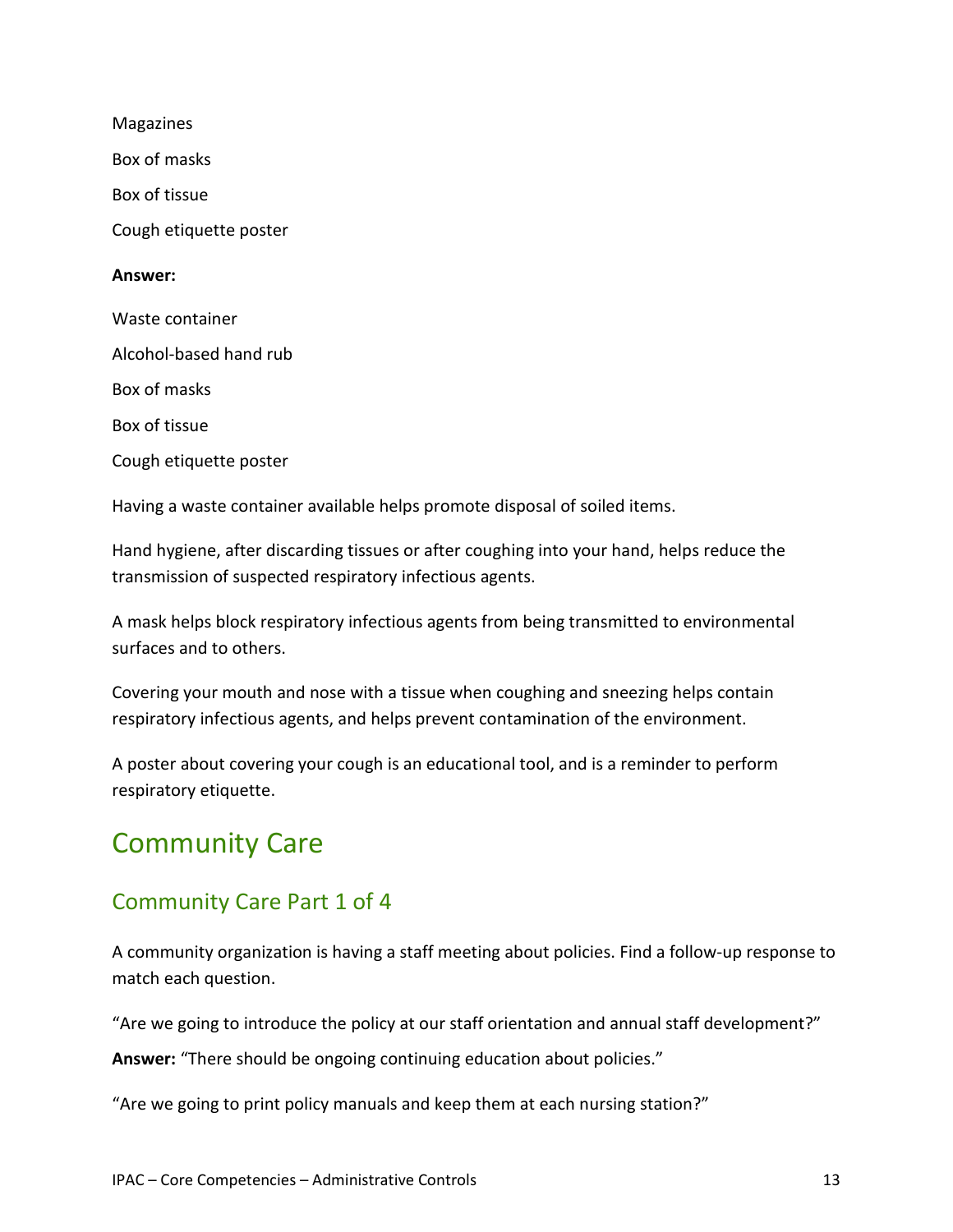**Answer:** "Policies must be easily accessible".

"Where did you get the information to develop this policy?"

**Answer:** "Policies must be evidence-based and consistent with legislation and standards."

"When was the last time we reviewed this policy?"

**Answer:** "Policies need to be current and updated on a regular basis."

"How will we know if the policy is being followed?"

**Answer:** "Practice will be routinely monitored, and timely feedback will be provided."

### <span id="page-13-0"></span>Community Care Part 2 of 4

You are talking to another health care provider who is coughing and sneezing, and is covering her nose with a facial tissue. What would be your best response?

"I feel like I'm coming down with the flu. I'm feeling feverish, I am coughing and sneezing, and my nose is dripping like a tap."

"Go home! You shouldn't be here. Our policy says you should stay home when you are sick with a communicable disease."

"We're short-staffed. Don't you dare go home."

"If you feel worse, maybe you should go home."

#### **Answer:**

**"**Go home! You shouldn't be here. Our policy says you should stay home when you are sick with a communicable disease."

Health care providers should not work when ill with a potentially communicable disease.

If you stay at work when you are sick, you can spread the infectious agent.

### <span id="page-13-1"></span>Community Care Part 3 of 4

What response from health care provider 1 shows she knows the influenza immunization policy?

"Do you think you might have the "flu"? Did you get your flu shot this year?"

"I have never had the flu, so I don't get a flu shot."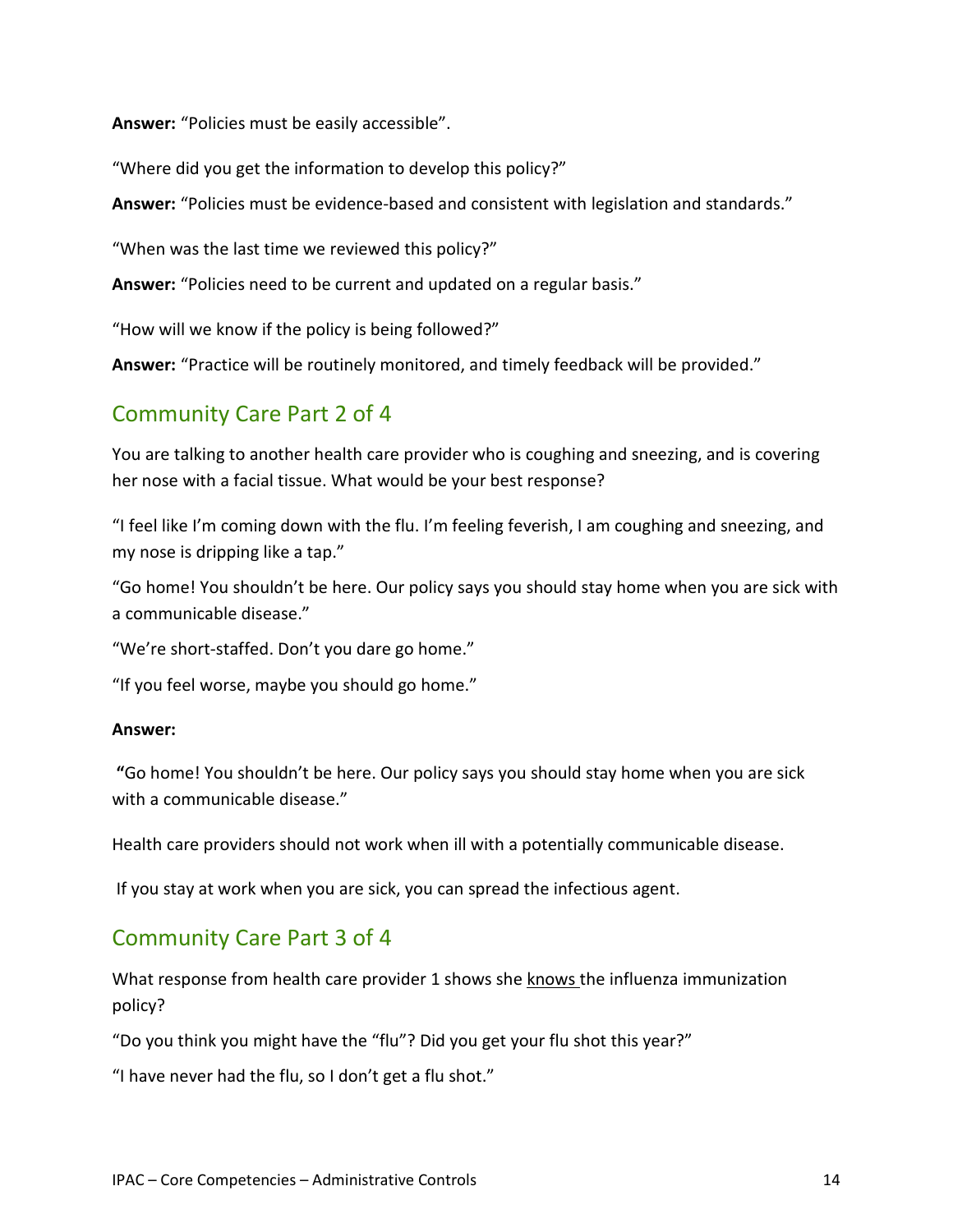"I get my flu shot every year."

"I should be OK. I got one a few years ago."

#### **Answer:**

"I get my flu shot every year."

Influenza immunization is strongly recommended annually for health care providers to protect themselves and their patients. Influenza immunization is strongly recommended annually because the circulating strains change.

### <span id="page-14-0"></span>Community Care Part 4 of 4

Identify the objects that help promote respiratory etiquette to the coughing client.

#### **Options:**

Waste container

Alcohol-based hand rub

Magazines

Box of masks

Box of tissue

Cough etiquette poster

#### **Answer:**

Waste container

Alcohol-based hand rub

Box of masks

Box of tissue

Cough etiquette poster

Having a waste container available helps promote disposal of soiled items.

Hand hygiene, after discarding tissues or after coughing into your hand, helps reduce the transmission of suspected respiratory infectious agents.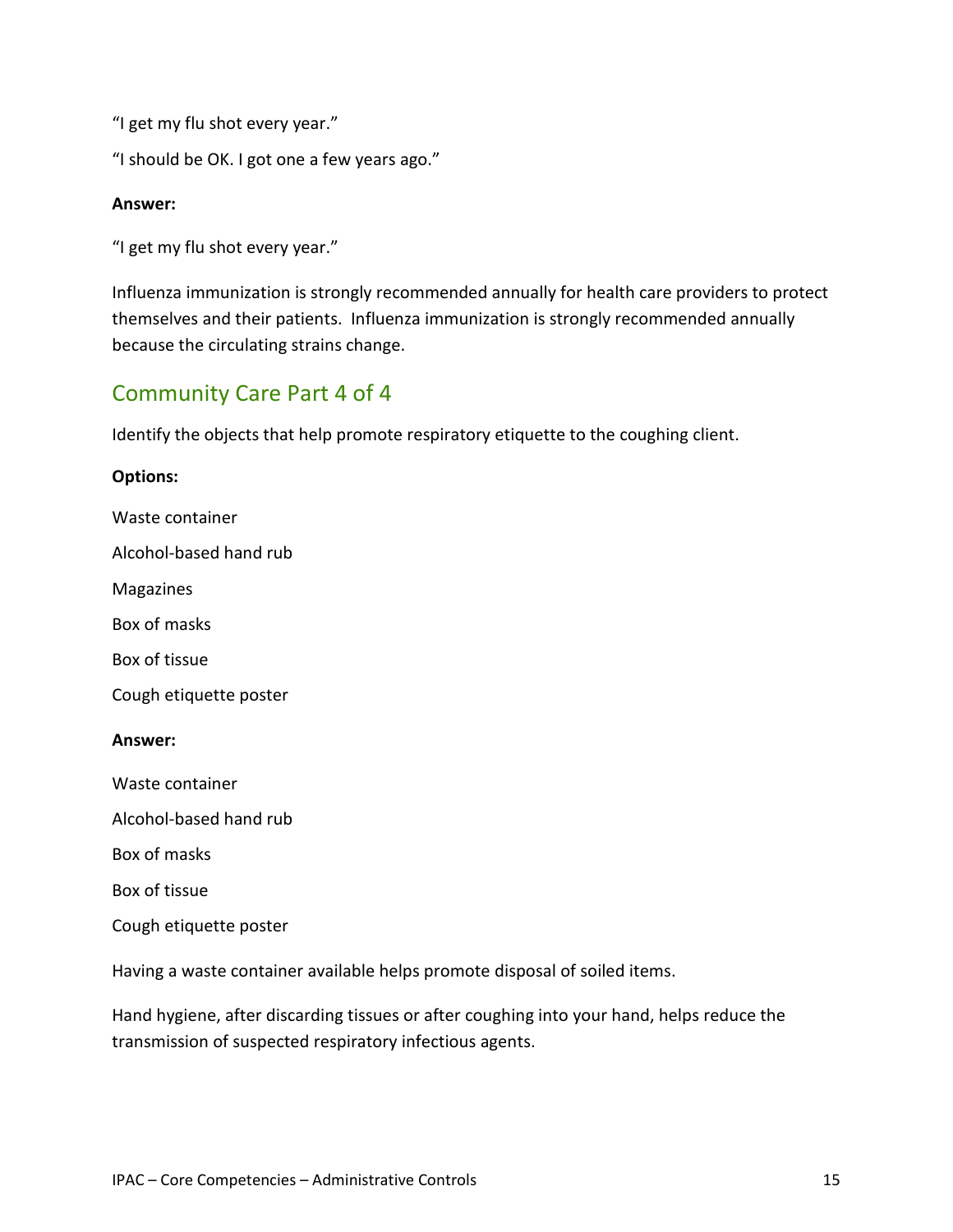A mask helps block respiratory infectious agents from being transmitted to environmental surfaces and to others.

Covering your mouth and nose with a tissue when coughing and sneezing helps contain respiratory infectious agents, and helps prevent contamination of the environment.

A poster about covering your cough is an educational tool, and is a reminder to perform respiratory etiquette.

## <span id="page-15-0"></span>Long-Term Care

### <span id="page-15-1"></span>Long-Term Care Part 1 of 4

In a long-term care home, staff members are meeting about policies. Find a follow-up response to match each question.

"Are we going to introduce the policy in our staff orientation and annual staff development?" **Answer:** "There should be ongoing continuing education about policies."

"Are we going to print policy manuals and keep them at each nursing station?"

**Answer:** "Policies must be easily accessible".

"Where did you get the information to develop this policy?"

**Answer:** "Policies must be evidence-based and consistent with legislation and standards."

"When was the last time we reviewed this policy?"

**Answer:** "Policies need to be current and updated on a regular basis."

"How will we know if the policy is being followed?"

**Answer:** "Practice will be routinely monitored, and timely feedback will be provided."

### <span id="page-15-2"></span>Long-Term Care Part 2 of 4

You are talking to another health care provider who is coughing and sneezing, and is covering her nose with a facial tissue. What would be your best response?

"I feel like I'm coming down with the flu. I'm feeling feverish, I am coughing and sneezing, and my nose is dripping like a tap."

"Go home! You shouldn't be here. Our policy says you should stay home when you are sick with a communicable disease."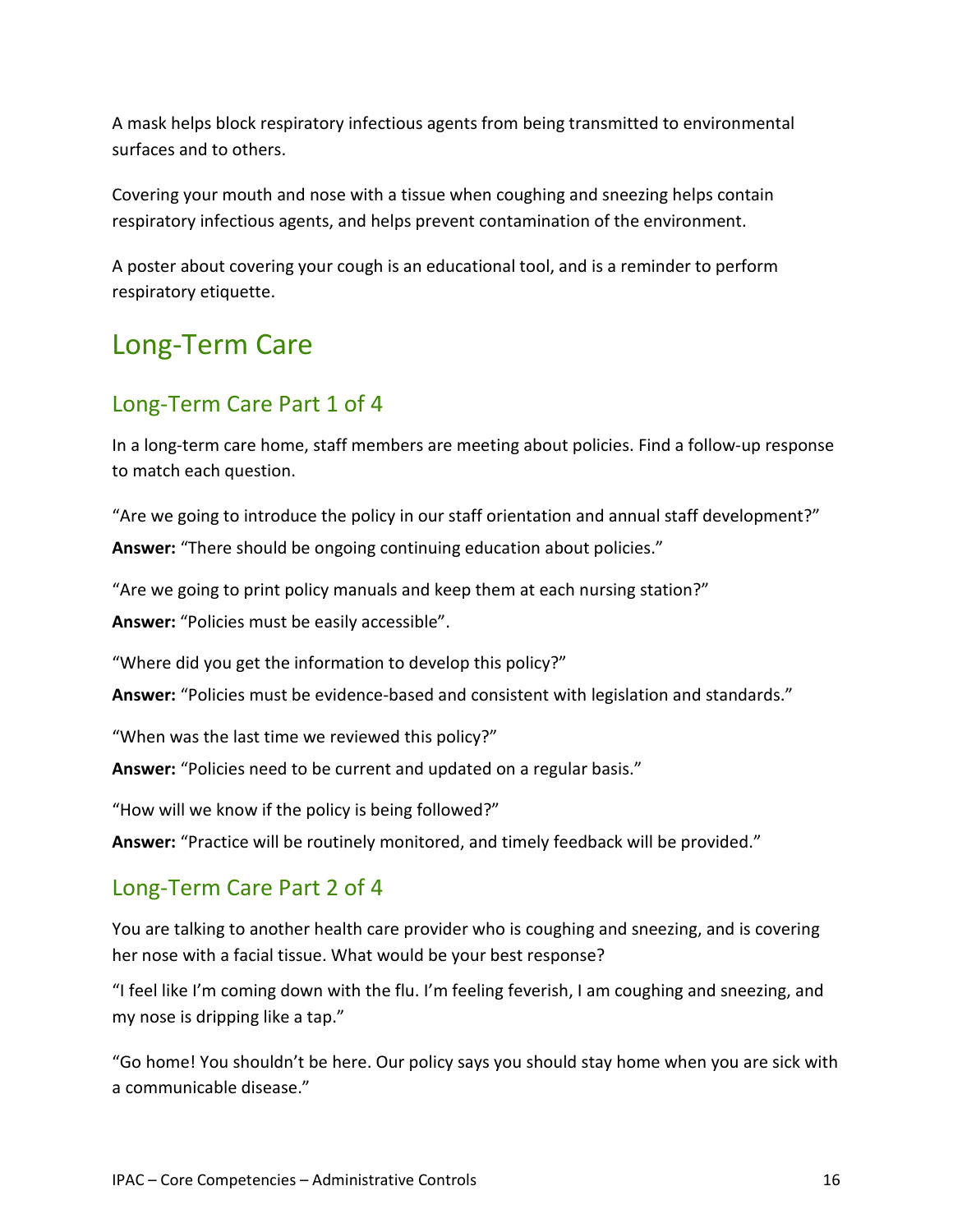"We're short-staffed. Don't you dare go home."

"If you feel worse, maybe you should go home."

#### **Answer:**

**"**Go home! You shouldn't be here. Our policy says you should stay home when you are sick with a communicable disease."

Health care providers should not work when ill with a potentially communicable disease.

If you stay at work when you are sick you can spread the infectious agent.

### <span id="page-16-0"></span>Long-Term Care Part 3 of 4

What response from health care provider 1 shows she knows the influenza immunization policy?

"Do you think you might have the "flu"? Did you get your flu shot this year?"

"I have never had the flu, so I don't get a flu shot."

"I get my flu shot every year."

"I should be OK. I got one a few years ago."

#### **Answer:**

"I get my flu shot every year."

Influenza immunization is strongly recommended annually for health care providers to protect themselves and their patients. Influenza immunization is strongly recommended annually because the circulating strains change.

### <span id="page-16-1"></span>Long-Term Care Part 4 of 4

Identify the objects that help promote respiratory etiquette to the coughing resident.

### **Options:** Waste container Box of tissue Alcohol-based hand rub Cough etiquette poster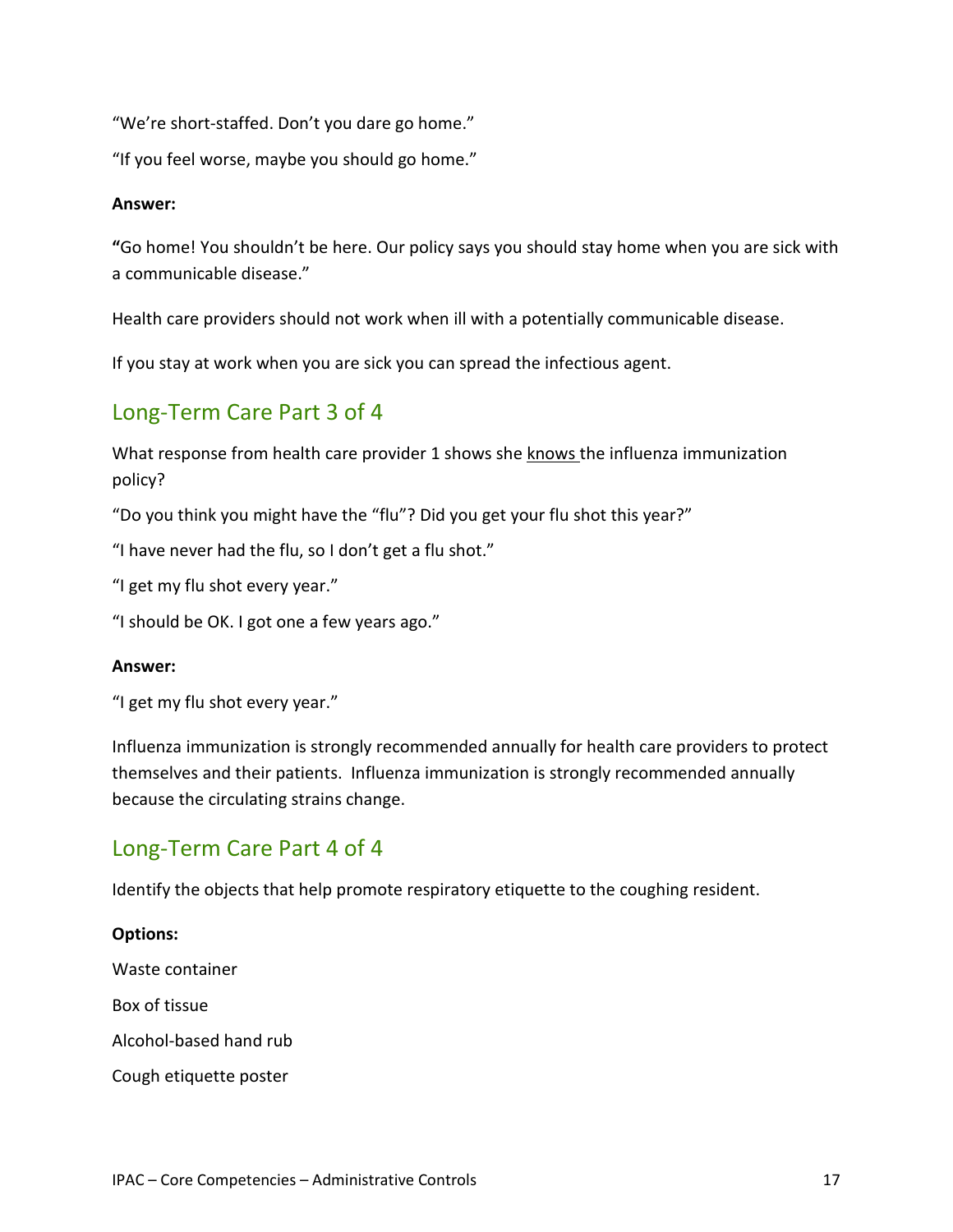Respiratory screening poster

Hand Hygiene poster

#### **Answer:**

Waste container Box of tissue Alcohol-based hand rub Cough etiquette poster Respiratory screening poster Hand Hygiene poster

Having a waste container available helps promote disposal of soiled items.

Covering your mouth and nose with a tissue when coughing and sneezing helps contain respiratory infectious agents, and helps prevent contamination of the environment.

Hand hygiene after discarding tissues or after coughing into your hands helps to reduce the transmission of suspected respiratory infectious agents.

A poster about covering your cough is an educational tool and serves as a reminder to perform respiratory etiquette.

A poster about respiratory screening is a prompt for you to tell staff if you have any signs or symptoms of a suspected respiratory infection so that staff can take action.

Hand Hygiene Poster is an educational tool to promote hand hygiene. Clean your hands when contaminated with respiratory secretions and/or after disposing of a contaminated tissue.

### <span id="page-17-0"></span>Summary

Administrative Controls are managerial measures, such as effective policies and procedures, put in place to help reduce the risk of infection to staff or to clients, patients or residents.

They guide employers and workers in their roles and responsibilities.

Policies and procedures that reflect evidence-based literature, legislation and best practices need to be in place in all health care settings. They need to be followed by all staff to help keep the workplace safe.